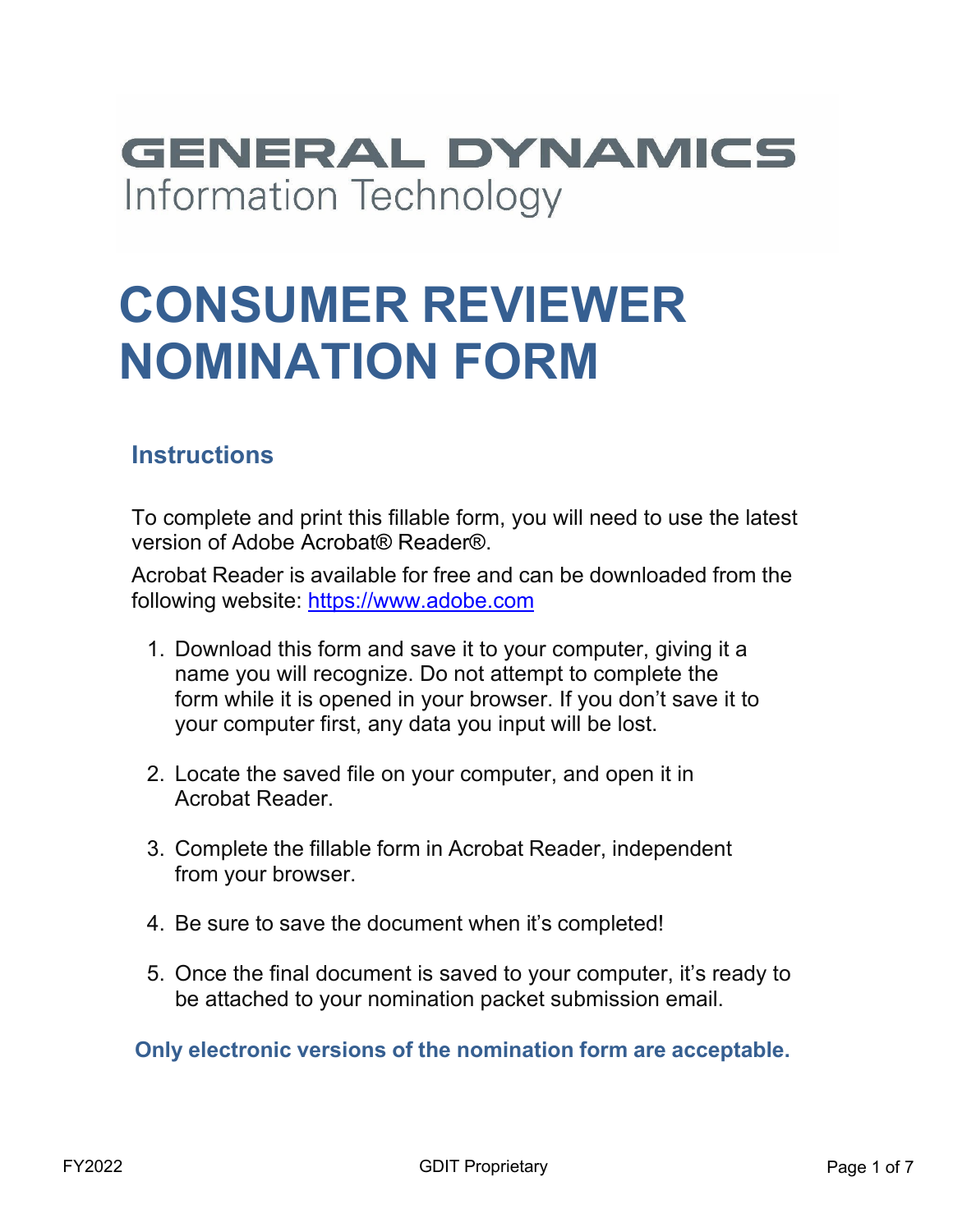#### **Program Eligibility**

The Congressionally Directed Medical Research Programs (CDMRP) welcomes patients, survivors, family members, and advocates to play a pivotal role in the future of biomedical research funding. To transform healthcare for our service members and the American public, the CDMRP looks to those who have the most experience, who understand the effects of a disease, an injury, or a condition - the individuals (consumers) living with breast cancer, orthopedic injury, Parkinson's disease, etc. By integrating patients, survivors, family members, and/or caretakers into the scientific review process, the CDMRP is able to enrich the scientific review with personal perspective, passion, and a sense of urgency that ensures the human dimension is incorporated in the research focus.

#### **To be considered to serve as a consumer reviewer on a CDMRP peer review panel, you are** *required* **meet the following criteria:**

- Be living with the disease/injury/condition or be a family member or caregiver of a person living with a disease/injury/condition associated with a funded program •
- Meet the program-specific consumer eligibility requirements found on the CDMRP website: [https://cdmrp.army.mil](https://cdmrp.army.mil/) •
- Be nominated by an advocacy organization based upon your active participation in advocacy, outreach, or educational activities  $\bullet$
- Have at least a high school education or its equivalent (higher education is not required); be fluent in reading, speaking, and writing in English  $\bullet$
- Be proficient in basic computer functions and web browser functions, and have an enabled camera and audio tools on your computer for video conferencing  $\bullet$ •

Be interested in expanding your scientific knowledge about your disease/ injury or condition

•

•

Be dedicated to representing the views of the entire affected community, not just representing your personal perspective

Be able to travel for in-person peer review meetings usually for a 2 to 3-day duration including travel days, or if peer review is held as a video conference meeting, be available for up to 8 hours of each of the meeting days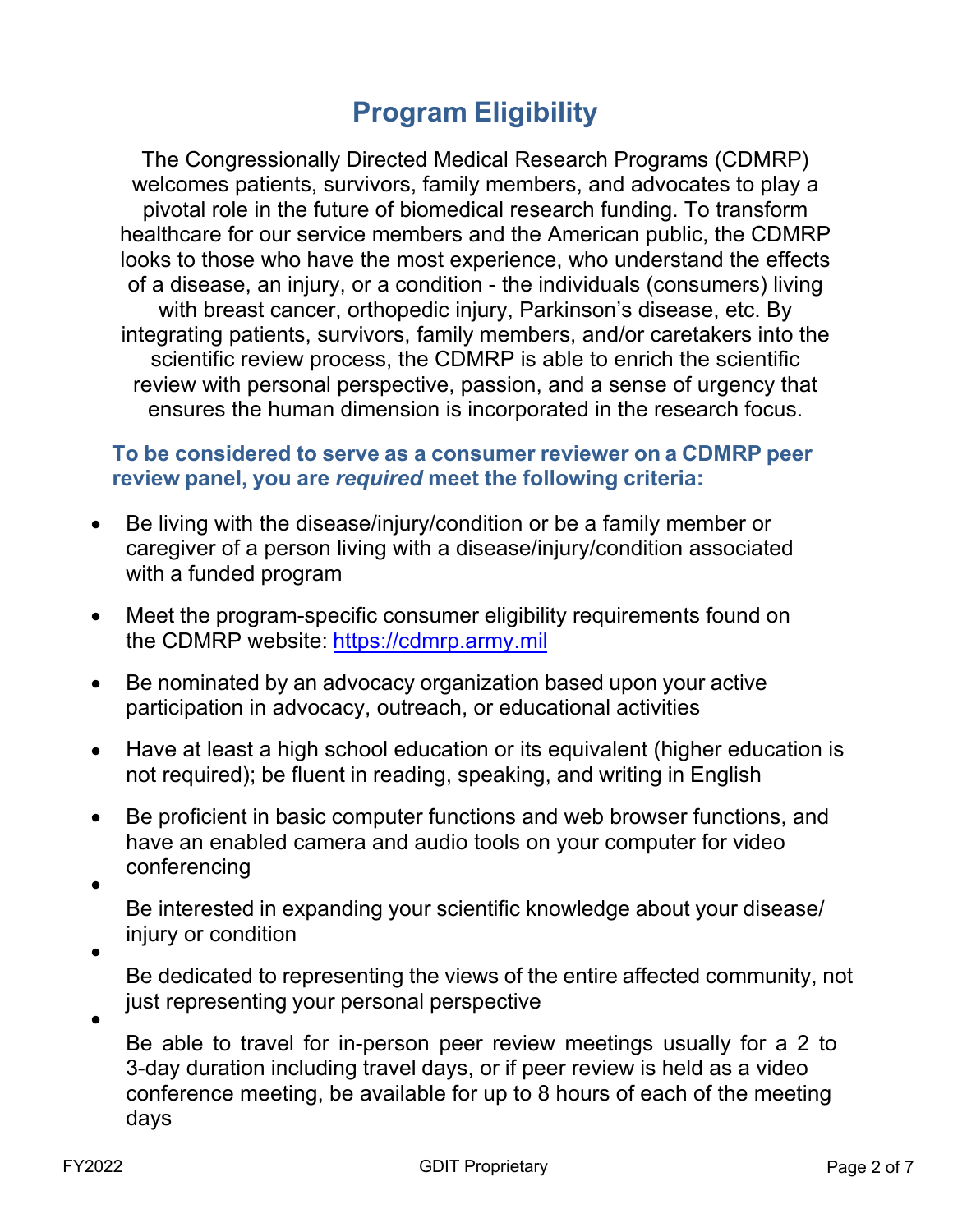**General Dynamics Information Technology (GDIT)** has been contracted by the Department of Defense since 1995 to recruit service members, veterans, medical practitioners, and the general public to serve as "consumer reviewers" on peer review panels reviewing biomedical research grant applications.

GDIT supports the **CDMRP,** which funds biomedical research grants, but does not itself perform research. GDIT's role in the peer review process is to recruit panels with the requisite expertise, oversee premeeting critiques, facilitate the meeting, and deliver scores and summary statements for consideration at the next tier of the CDMRP's review process.

Consumer reviewers act as **lay** experts on their disease, injury, or condition, bringing their lived experience and perspectives to the evaluation of research grant applications. Consumer reviewers provide crucial input to the panel, serving alongside scientific and medical experts to represent those most directly affected by the disease, injury, or condition being addressed. Consumer reviewers help to ensure that grant applications selected for funding have the greatest potential impact for our service members, veterans, and the American public.

Consumer reviewer selection is a **multistep process.** The selection process includes submission of this electronic nomination form, a current resume, and a written recommendation from an advocacy organization familiar with your advocacy work. Once these items are received, a telephone interview will be conducted with GDIT staff.

The number of consumers required each year is dependent upon the number of research applications received; participation cannot be guaranteed. Once you are approved to serve, whether you are assigned this year or not, your name will remain on our consumer listing, and you will be contacted each year to determine your availability to serve.

Individuals selected to serve are engaged by GDIT as paid "consultants" and are subject to panel member nondisclosure and confidentiality agreements. All questions about assignment payments, etc., are handled by GDIT.

Please contact the GDIT staff listed at the end of this form if you have questions about the nomination form.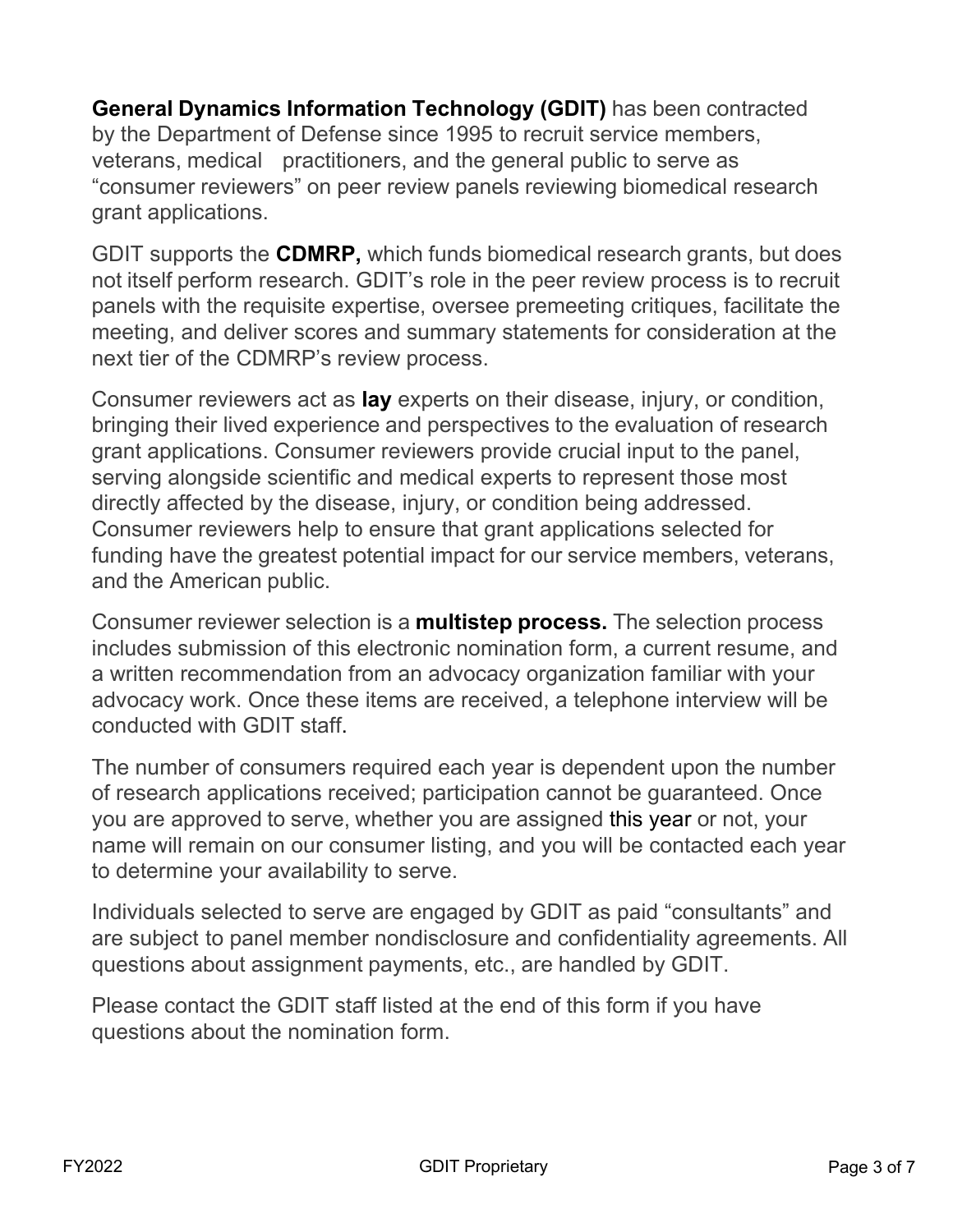## **NOMINEE INFORMATION**

| Last Name:                                                                          |               |  |  | <b>First Name:</b>              |  |                | M.I.: |  |  |  |
|-------------------------------------------------------------------------------------|---------------|--|--|---------------------------------|--|----------------|-------|--|--|--|
| <b>Primary Email Address:</b>                                                       |               |  |  |                                 |  |                |       |  |  |  |
| <b>Preferred Phone:</b>                                                             |               |  |  | <b>Secondary Phone:</b>         |  |                |       |  |  |  |
| <b>Select</b>                                                                       |               |  |  | <b>Select</b>                   |  |                |       |  |  |  |
| Address:                                                                            |               |  |  |                                 |  |                |       |  |  |  |
| City:                                                                               | State:        |  |  | Zip Code:                       |  |                |       |  |  |  |
| <b>Highest Level of Education Attained:</b>                                         |               |  |  | <b>Current Occupation:</b>      |  |                |       |  |  |  |
| <b>Select</b>                                                                       |               |  |  |                                 |  |                |       |  |  |  |
| Ethnicity: Select                                                                   |               |  |  | Race: Select                    |  | Year of Birth: |       |  |  |  |
|                                                                                     |               |  |  |                                 |  |                |       |  |  |  |
| If Military, which branch?                                                          | <b>Select</b> |  |  |                                 |  |                |       |  |  |  |
| Rank:                                                                               |               |  |  | <b>Military Service: Select</b> |  |                |       |  |  |  |
|                                                                                     |               |  |  |                                 |  |                |       |  |  |  |
| Consumer qualified program/disease/condition/topic name:                            |               |  |  |                                 |  |                |       |  |  |  |
| Are you a survivor/patient? Yes $\bigcap$ No $\bigcap$                              |               |  |  |                                 |  |                |       |  |  |  |
| Are you a family member or a caregiver of a survivor/patient? Yes (<br>No $\subset$ |               |  |  |                                 |  |                |       |  |  |  |
|                                                                                     |               |  |  |                                 |  |                |       |  |  |  |
|                                                                                     |               |  |  |                                 |  |                |       |  |  |  |
| <b>NOMINATING ORGANIZATION INFORMATION</b>                                          |               |  |  |                                 |  |                |       |  |  |  |
|                                                                                     |               |  |  |                                 |  |                |       |  |  |  |
| Nominating Organization:                                                            |               |  |  |                                 |  |                |       |  |  |  |
| Nominator's Name:                                                                   |               |  |  | Title:                          |  |                |       |  |  |  |
| <b>Primary Email Address:</b>                                                       |               |  |  |                                 |  |                |       |  |  |  |
| <b>Preferred Phone:</b>                                                             |               |  |  | <b>Secondary Phone:</b>         |  |                |       |  |  |  |
| <b>Select</b>                                                                       |               |  |  | <b>Select</b>                   |  |                |       |  |  |  |

#### **NOMINATING ORGANIZATION INFORMATION**

| Nominating Organization:      |                         |  |        |               |        |  |           |  |  |
|-------------------------------|-------------------------|--|--------|---------------|--------|--|-----------|--|--|
| Nominator's Name:             |                         |  |        |               | Title: |  |           |  |  |
| <b>Primary Email Address:</b> |                         |  |        |               |        |  |           |  |  |
| <b>Preferred Phone:</b>       | <b>Secondary Phone:</b> |  |        |               |        |  |           |  |  |
| <b>Select</b>                 |                         |  |        | <b>Select</b> |        |  |           |  |  |
| Address:                      |                         |  |        |               |        |  |           |  |  |
| City:                         |                         |  | State: |               |        |  | Zip Code: |  |  |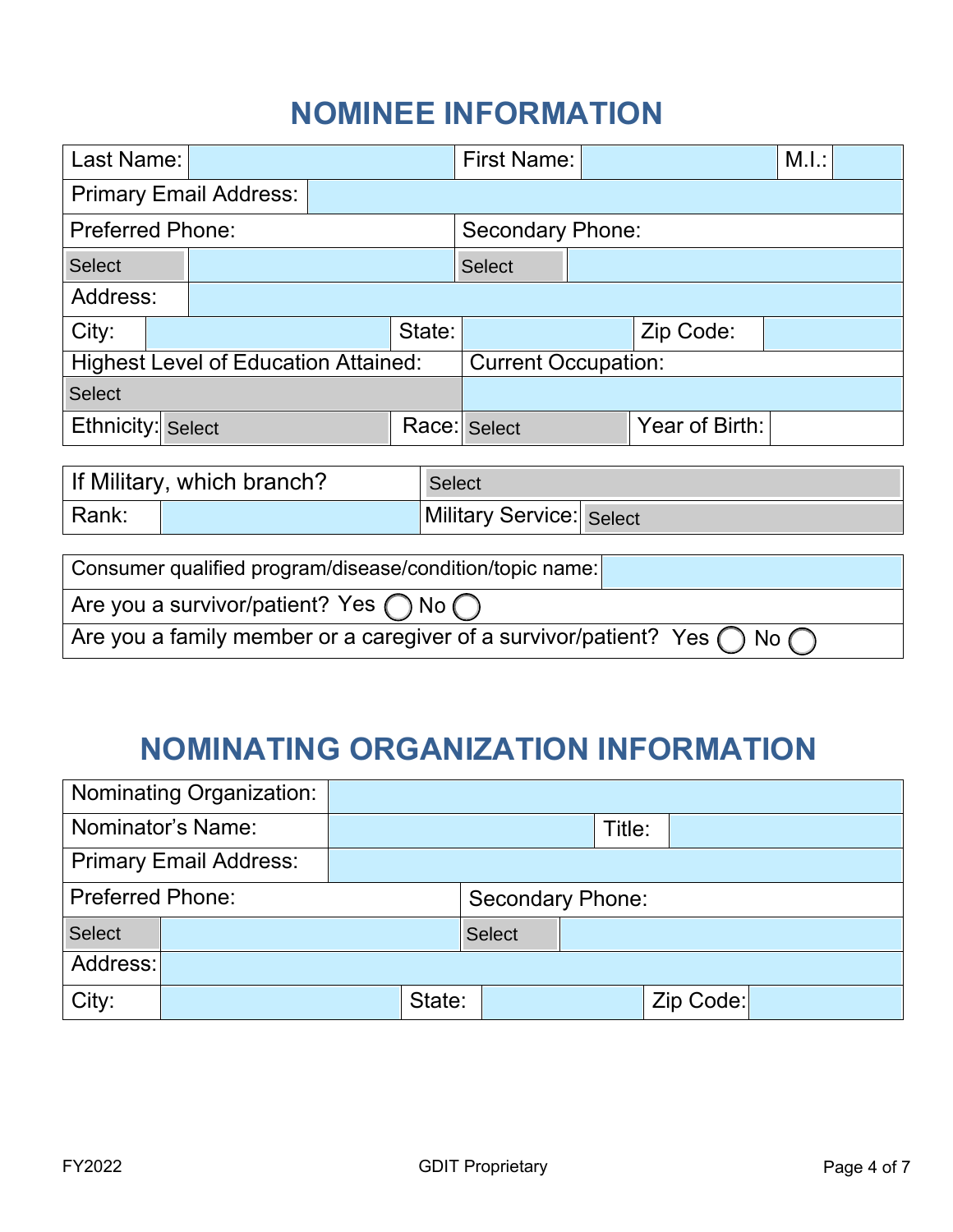## **PERSONAL STATEMENT**

Please provide a brief overview of your journey with your disease, injury, A. and/or condition, including diagnosis date(s), and indicate if you are currently receiving treatment and type of treatment(s).

B. Describe your activities as an advocate/volunteer with the advocacy organization that nominated you. If you are involved in other related organizations, please detail your involvement with those organizations.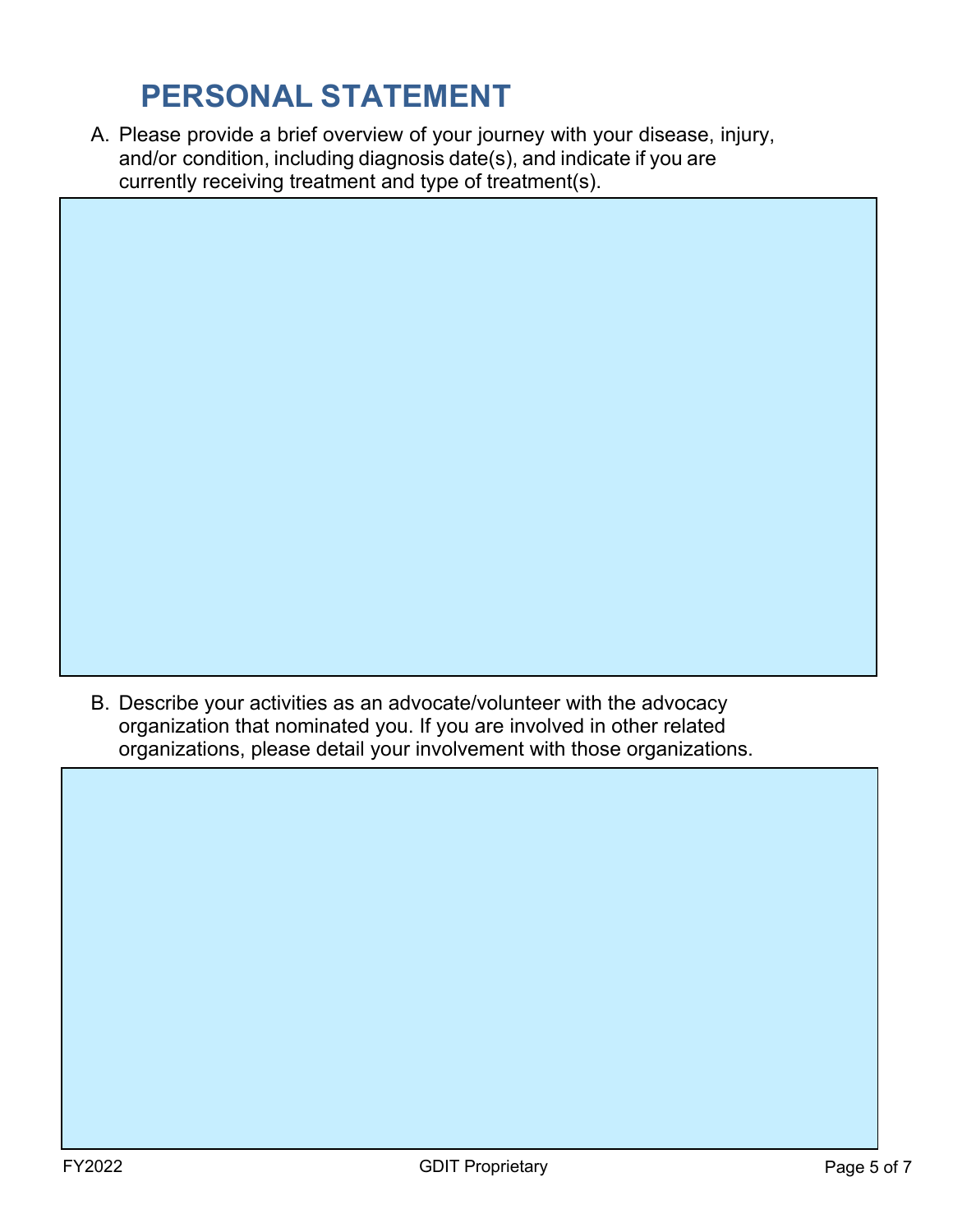C. How would you represent others with this disease, injury, or condition and serve as a voice for the larger community?

- D. How do you keep abreast of and educated about advances in science and in the progress in treatments for your condition/disease?
- E. If you **have** served in any type of application/technical review capacity, please list below. How would that experience lend itself to a scientific review panel?

If you **have not** served in any type of application/technical review capacity, what interests you in serving on these scientific review panels?

F. You are expected to comment on scientific applications that may contain unfamiliar and/or scientific theory, for example, *cell biology, molecular biology,*or *pathobiology*. How will you prepare?